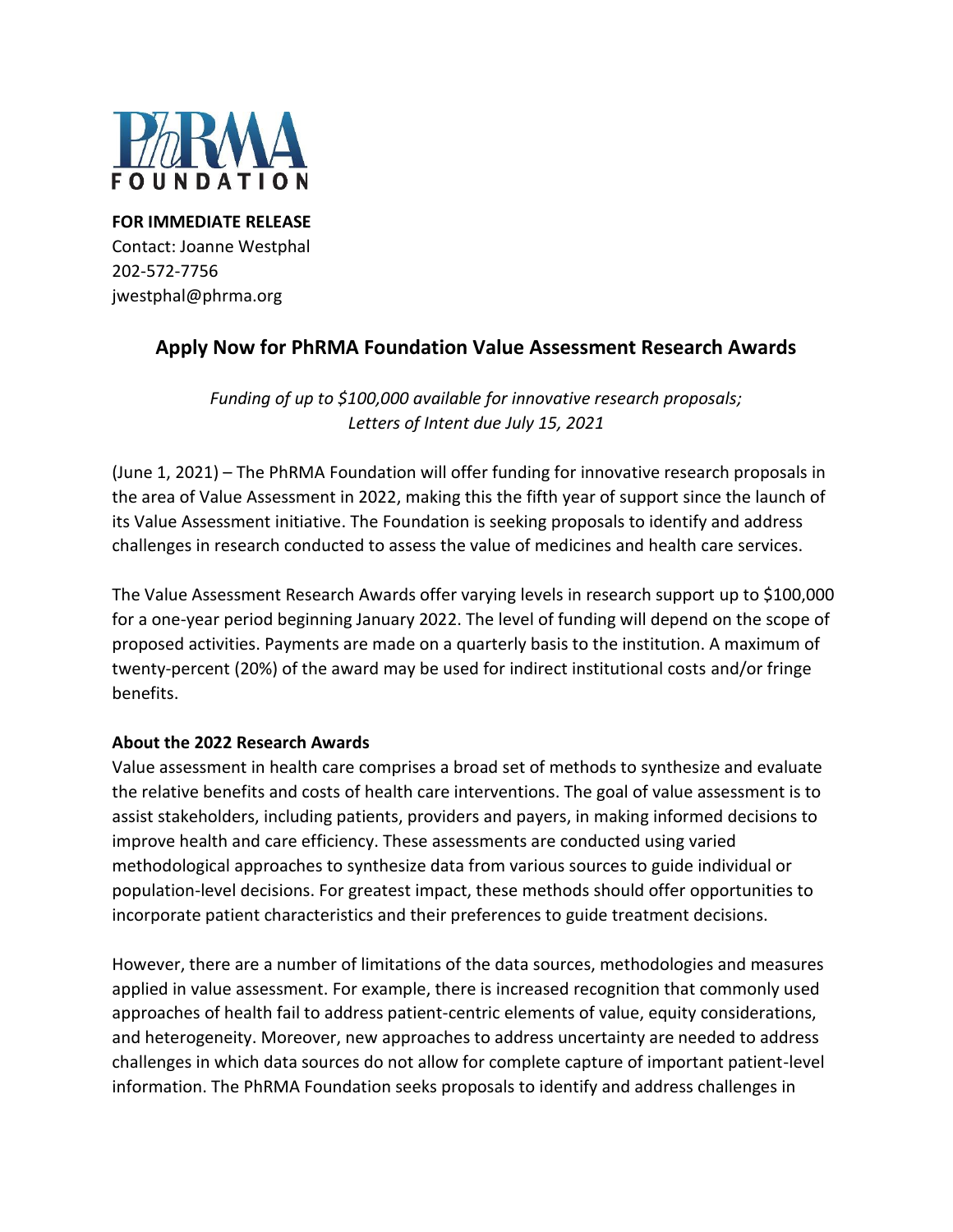research conducted to assess the value (clinical, humanistic, and economic) of medicines and health care services.

Example topics may include, but are not limited to:

- Patient- and equity-centered frameworks for value assessment
- Selection and reporting of diverse study populations
- Collection and measurement of patient-centered outcomes
- Incorporation of patient-centered outcomes in value assessment
- Heterogeneity of patient preferences or outcomes
- Uncertainty in model parameters or structures
- Consider real-world data
- Value from different stakeholder perspectives
- Ethical considerations
- Development of decision tools
- Measurement and reporting of value elements
- Address measures of health equity

## **Eligibility**

Award opportunities are open to all individuals and organizations with specialization in health economics, outcomes research, clinical sciences, health care evaluation or related disciplines. Eligible applicants should hold an advanced degree in a field of study logically or functionally related to the proposed activities, such as a PhD or equivalent. Interdisciplinary collaboration is highly encouraged.

At least one collaborator must also have a firm commitment from an accredited U.S. university or research organization.

The PhRMA Foundation wants to broaden its reach to expand the efforts in this focus area of using new approaches to capture and assess what is important to patients. The Value Assessment Initiative encourages new researchers to apply for funding. Researchers and collaborators who have received a Value Assessment award or project funding from the PhRMA Foundation in 2020 or 2021 are not eligible to apply.

# **How to Apply**

The Research Award application process has two phases:

Phase 1: Candidates should submit letters of intent (LOIs) no later than July 15, 2021. LOIs will be reviewed for potential program fit, novelty, importance, rigor and clarity. Details about what should be included in a Letter of Intent, and how to submit it, can be found at [http://www.phrmafoundation.org/awards/value-assessment-initiative/research-awards-1.](http://www.phrmafoundation.org/awards/value-assessment-initiative/research-awards-1)